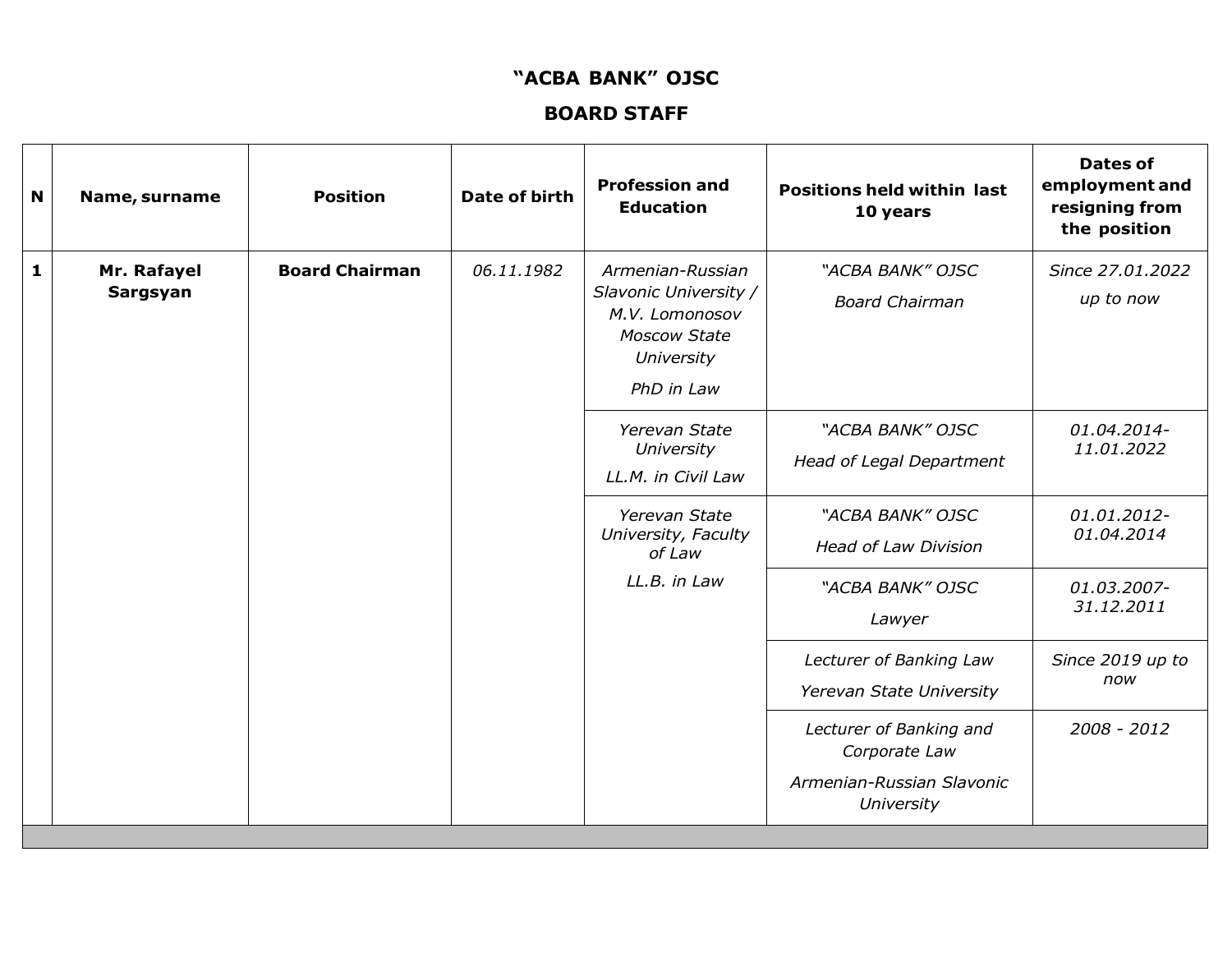| $\overline{\mathbf{2}}$ | Mr. Bruno, Marie<br><b>Charrier</b> | <b>Independent Board</b><br><b>Member</b> | 27.01.1951 |                                                                                   | Directeur de la Monétique<br>(CEDICAM, Casa Group), Paris<br>Deputy CEO of Caisse<br>Régionale de Crédit Agricole<br>de Centre-Est | 2000-2002                      |
|-------------------------|-------------------------------------|-------------------------------------------|------------|-----------------------------------------------------------------------------------|------------------------------------------------------------------------------------------------------------------------------------|--------------------------------|
|                         |                                     |                                           |            | INSA, Lyon (France)                                                               |                                                                                                                                    | 2003-2006                      |
|                         |                                     |                                           |            |                                                                                   | Deputy CEO - Emporiki Bank<br>of Greece, Athens-Greece                                                                             | 2007-2012                      |
|                         |                                     |                                           |            | Management and<br><b>Business</b><br>Administration: ICG,                         | President of the Executive<br><b>Board of Credit Agricole Serbia</b>                                                               | 2013-2016                      |
|                         |                                     |                                           |            | Lyon                                                                              | "ACBA BANK" OJSC<br>Independent Board Member                                                                                       | Since 12.06.2019<br>up to now  |
|                         |                                     |                                           |            |                                                                                   |                                                                                                                                    |                                |
| 3                       | Mrs. Tsoghik<br>Asoyan              | <b>Board Member</b>                       | 29.01.1959 | Yerevan<br>Commercial<br>cooking city<br>professional<br>technical college<br>N46 | Ara village office<br>administration secretary                                                                                     | 1996-2001                      |
|                         |                                     |                                           |            | Yerevan<br>Economic Legal<br>Univerciy,                                           | Chairman of "Aparan<br>poultry factory" OJSC                                                                                       | <b>Since 1995</b><br>up to now |
|                         |                                     |                                           |            | Specialization<br>"Finances<br>and Loan"                                          | "Agricultural Cooperative Bank<br>of Armenia" Board Member                                                                         | 1999 - 15.09.2006              |
|                         |                                     |                                           |            |                                                                                   | "ACBA BANK" OJSC Board<br>Member                                                                                                   | Since 15.09.2006<br>up to now  |
|                         |                                     |                                           |            |                                                                                   |                                                                                                                                    |                                |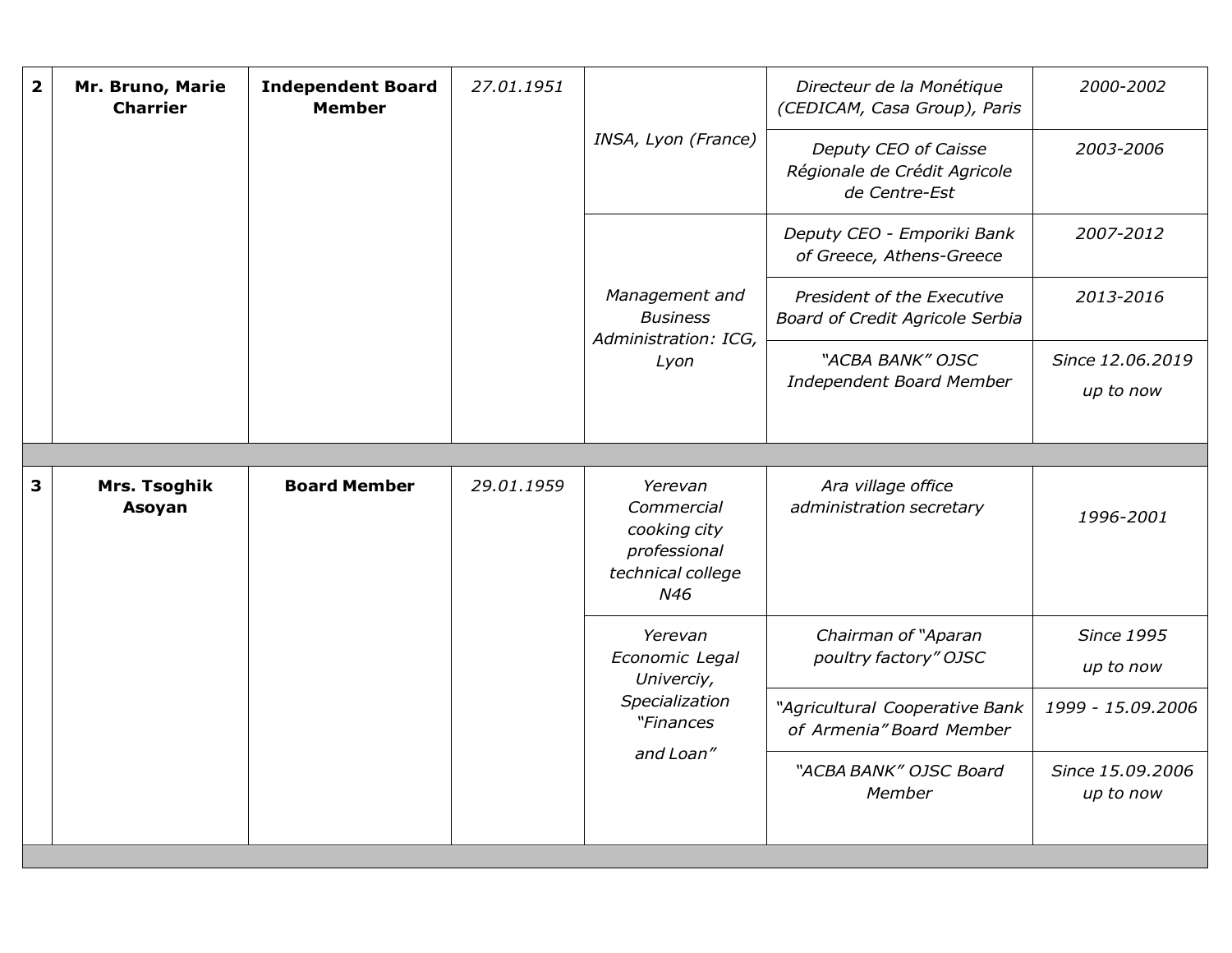| 4 | Mr. Henrik<br>Kochinyan | <b>Board Member</b> | 07.05.1948 | <b>ASEU Faculty of</b><br>Mechanical<br>Engineering | Head of the Lori Region, RA                                                                         | 14.05.1998-<br>07.12.2006      |
|---|-------------------------|---------------------|------------|-----------------------------------------------------|-----------------------------------------------------------------------------------------------------|--------------------------------|
|   |                         |                     |            |                                                     | <b>Advisor to General</b><br>Director of "Teghut" CJSC                                              | 01.06.2008-<br>01.12.2008      |
|   |                         |                     |            |                                                     | Head of Vanadzor Territorial<br>Taxpayer Service Division of<br>RA State Revenue Committee          | 01.12.2008-<br>01.02.2010      |
|   |                         |                     |            |                                                     | <b>Head of Vanadzor Territorial</b><br>Taxpayer Service of<br>Inspection of RA SRC at<br><b>RAG</b> | 01.02.2010-<br>01.12.2010      |
|   |                         |                     |            |                                                     | Ministry of Transport and<br>Communication of RA                                                    |                                |
|   |                         |                     |            |                                                     | "Armenian Roads<br>Directorate" SNCO"<br>General Manager                                            | 01.12.2010-<br>28.12.2013      |
|   |                         |                     |            |                                                     | «Vahagn International» LLC<br>Deputy Chief Executive<br><b>Officer</b>                              | 17.01.2014-<br>13.01.2015      |
|   |                         |                     |            |                                                     | <b>State Engineering University</b><br>of Armenia -<br>Professor                                    | <b>Since 2014</b><br>up to now |
|   |                         |                     |            |                                                     | "ACBA BANK" OJSC Board<br>Member                                                                    | Since 10.05.2010<br>up to now  |